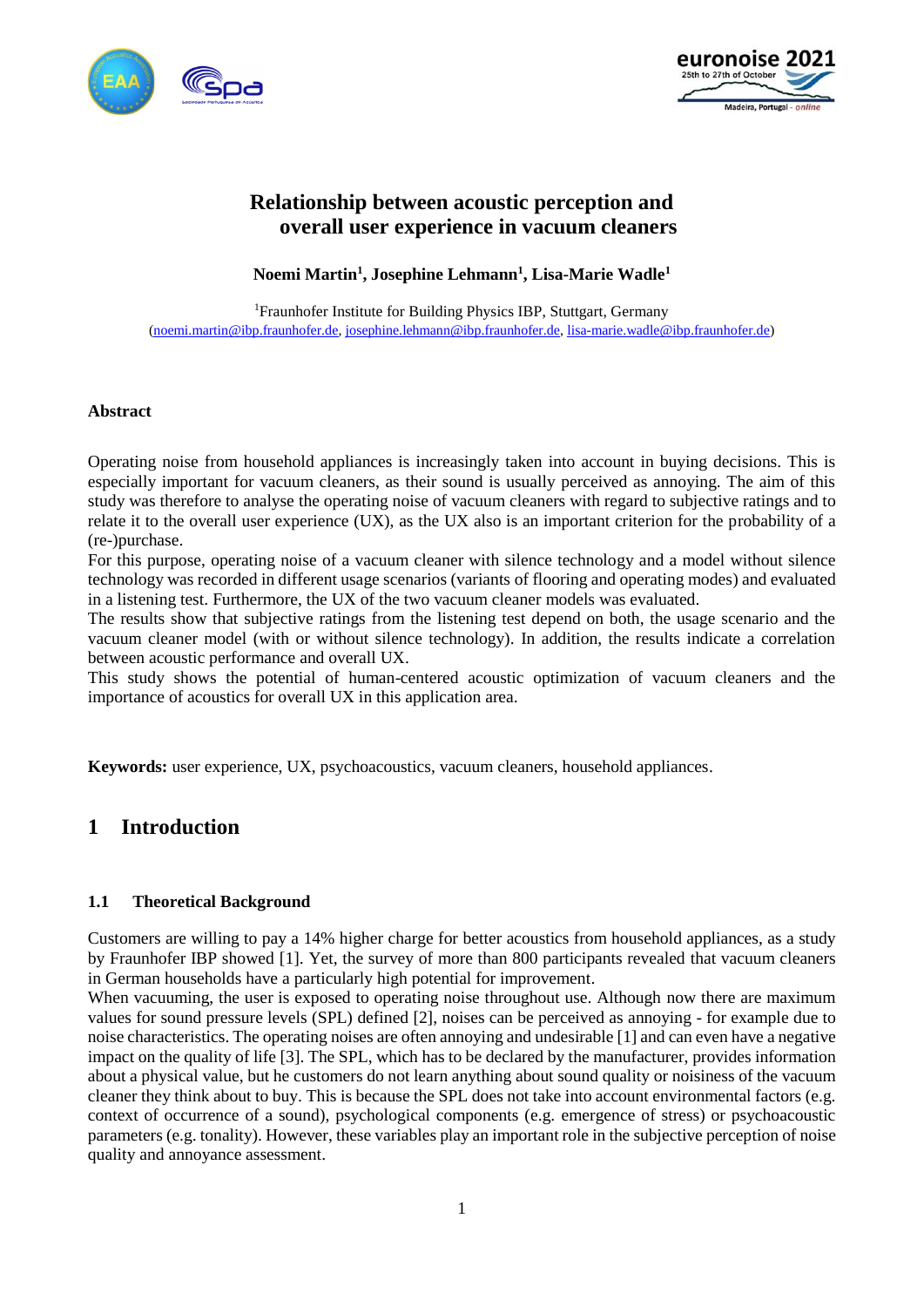

Thus, the perception of a sound can vary from person to person [4]. This perception in turn influences the user experience and has an impact on the likelihood of (re)purchase or a recommendation [5].

An additional problem within vacuum cleaners is the perceived link between performance and loudness customers perceive quieter vacuum cleaners as less powerful while louder vacuum cleaners are perceived as more annoying [6]. This raises the questions of finding the right balance between perception of performance, loudness and annoyance and how the sound quality of vacuum cleaners can be changed to avoid annoyance and still convey high performance to the user.

#### **1.2 Related Studies**

Several studies on vacuum cleaner acoustics have been conducted. One of the most important studies for the research questions we tried to answer in our study comes from Altinsoy et al. [7]. In 1999, they developed an annoyance index for floor vacuum cleaners. This involved a test in which participants rated different vacuum cleaner sounds using a semantic differential of nine pairs of adjectives. Results showed that annoyance was influenced by the psychoacoustic parameters loudness (according to Zwicker) and sharpness, among others [7]. In another study, Altinsoy et al. [8] attempted to develop a sound label for household appliances that characterizes the sound quality of products more clearly and beyond SPL.

For both studies, valid sound recordings had to be made and the importance of the microphone position was pointed out. According to Altinsoy et al., the microphone should be where the user would be located, if possible. Moreover, it is recommended that measurements are made with an artificial head. Furthermore, recordings should be made in realistic environments and recorded aurally correct [8]. For this reason, we developed a new measurement setup following Altinsoy and colleagues recommendations (which is untypical in terms of the related EU regulation [2]) to create the recordings for the listening test of our study. The implementation and setup is described in the methods section.

Another relevant study in this context is presented by Kunio et al. [9]. They studied the sound emission of two gearboxes: an established model and a prototype. Although the prototype had a 3 dB(A) lower sound pressure level, its loudness was 8 sones higher according to Zwicker. In addition, its sound was rated as more unpleasant in the listening test. Therefore, sound pressure level and subjective perception did not match [9]. Nevertheless, the current EU regulation restricts vacuum cleaners only in terms of sound level [2].

A further issue that has received sparse attention in this context is the influence of acoustics on the UX. UX is a concept that is most popular in software development, but is increasingly applied to hardware as well. According to ISO 9241-210 [10], user experience is defined as the perceptions and reactions of a user before, during and after using a product. These perceptions and reactions should be as positive as possible, so that the user likes to continue using the product or recommends it to others. Different UX questionnaires are used to measure this concept. A questionnaire that is suitable for the UX of household appliances is the recently developed UEQ+ from 2019, which is a modular extension of the established UEQ (User Experience Questionnaire) [11]. It allows to compose a questionnaire from 16 UX aspects that fits the product under consideration [12]. The UEQ+ is used in the present study to investigate a possible connection between the acoustics of vacuum cleaners and their UX. The role of acoustics within the overall UX is also investigated in this study. Therefore, the study is based on the following hypotheses:

- 1. Vacuum cleaner models with higher and lower SPLs differ in terms of perceived acoustic parameters (loudness, annoyance, perceived performance).
- 2. There is a positive correlation between loudness and annoyance.
- 3. There is a positive correlation between loudness and perceived performance.
- 4. There is a positive correlation between perceived performance and annoyance.
- 5. Vacuum cleaner models with higher and lower SPL differ in terms of their UX.
- 6. The scales of the UEQ+ differed with respect to their perceived importance.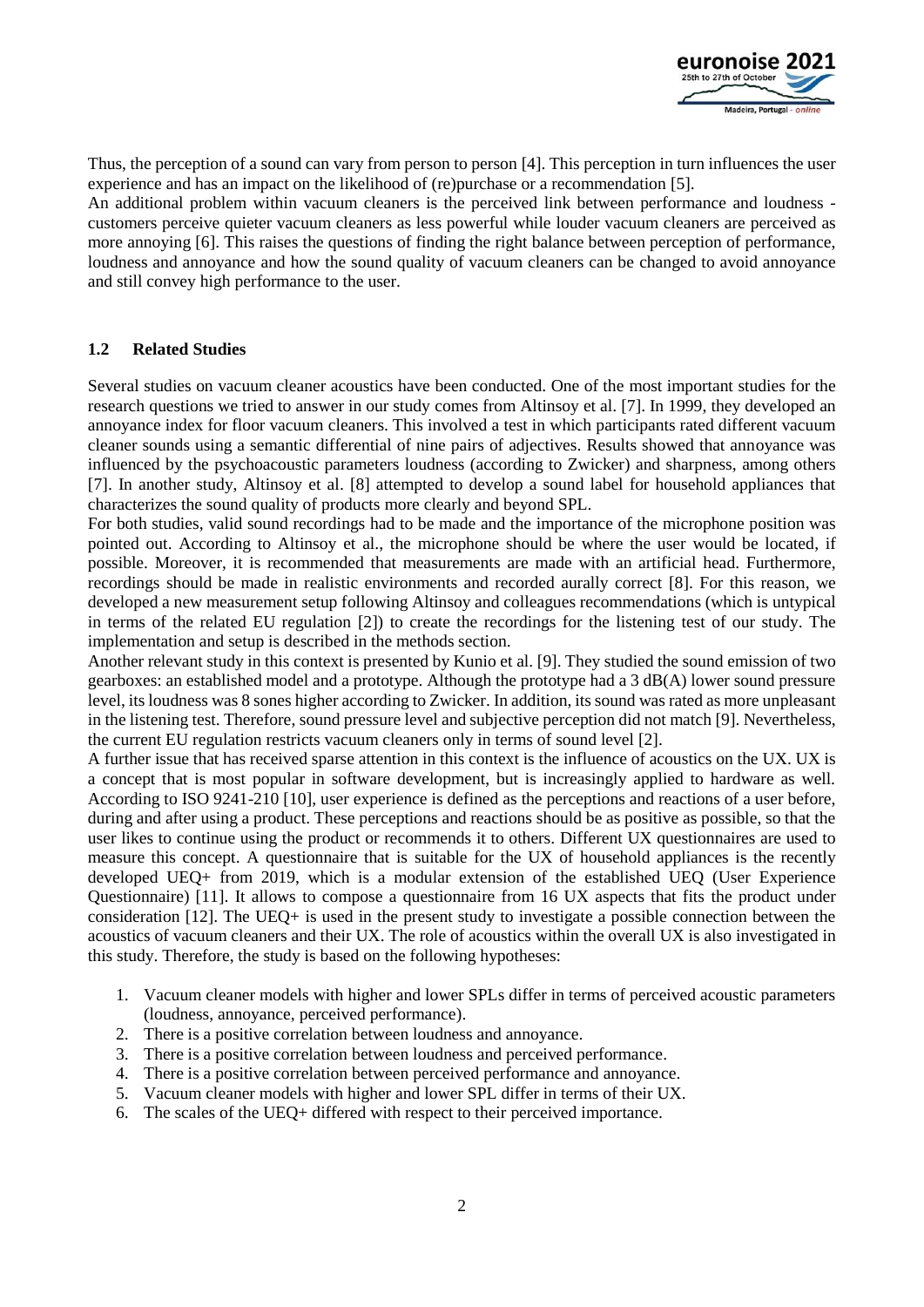

# **2 Methods**

#### **2.1 Recordings**

In the first step two suitable vacuum cleaner models were identified. They differed mainly in their SPL. One of the vacuum cleaners was equipped with a so-called "silence technology" and was representative of models with lower SPL. The characteristics of the two vacuum cleaners are presented in Table 1.

| Characteristics                       | Model 1                     | Model 2         |
|---------------------------------------|-----------------------------|-----------------|
| Dimensions [mm]                       | $265 \times 295 \times 410$ | 240 x 307 x 465 |
| Weight [kg]                           | 6,5                         | 7.1             |
| $SPL$ $[dB]$                          | 75                          | 70              |
| Rated Input Power (2010/30/EC) [watt] | 600                         | 850             |
| Silence Technology                    | no                          | yes             |

Table 1 – Summary of the characteristics of the two vacuum cleaner models.

All recordings were generated using the Squadriga II Head Acoustics headset microphone, which is worn on the head during the vacuuming process and produces realistic binaural noise recordings. The recordings were made in accordance with procedure described in EU Regulation No. 666/2013 [2]. Therefore, the suction nozzle was moved back and forth one-handed in five steady moves for all recordings. Nothing was vacuumed up, as the bags should contain a filling of 400 gram of dust at all times (which were filled in before recordings started), as prescribed in the standard. For both test models, recordings were produced on tiles, laminate and carpet and at three operating states  $(1 = low, 2 = medium, 3 = high)$ . The floor coverings were selected according to the study by Rukat at al. [13]. All scenarios were recorded in a laboratory where acoustic conditions are comparable to those in an apartment or living room (reverberation time  $T_{20}=0.45s$ ).

#### **2.2 Test Procedure**

All participants were tested in individual test sessions (according to Covid-19 regulations). The tests consisted of two parts: A UX test and a listening test. All participants first performed the UX test in order to prevent priming to the vacuum cleaner sounds before UX testing. After the UX test, the listening test was conducted and demographic data was collected. A total of 40 participants (mainly students) with an average age of *M*=25.8 years (*SD*=3.48) participated in the study. 24 were female and 16 were male. Participants were paid for their participation.

### **2.2.1 UX Test**

The UX test was operationalized as a between-subjects design. Each participant did the UX test for one of the two vacuum cleaner models, so each model was tested by 20 participants. During testing, participants were given the task of vacuuming up 8 gram of confetti from a 2.16 m² floor area until it was clean. The surface consisted of tiles, laminate and carpet in equal parts (see Figure 1) to test different flooring conditions. Furthermore, the participants were asked to use the operating states 1 (low power), 2 (medium power) and 3 (high power) at least once during the task.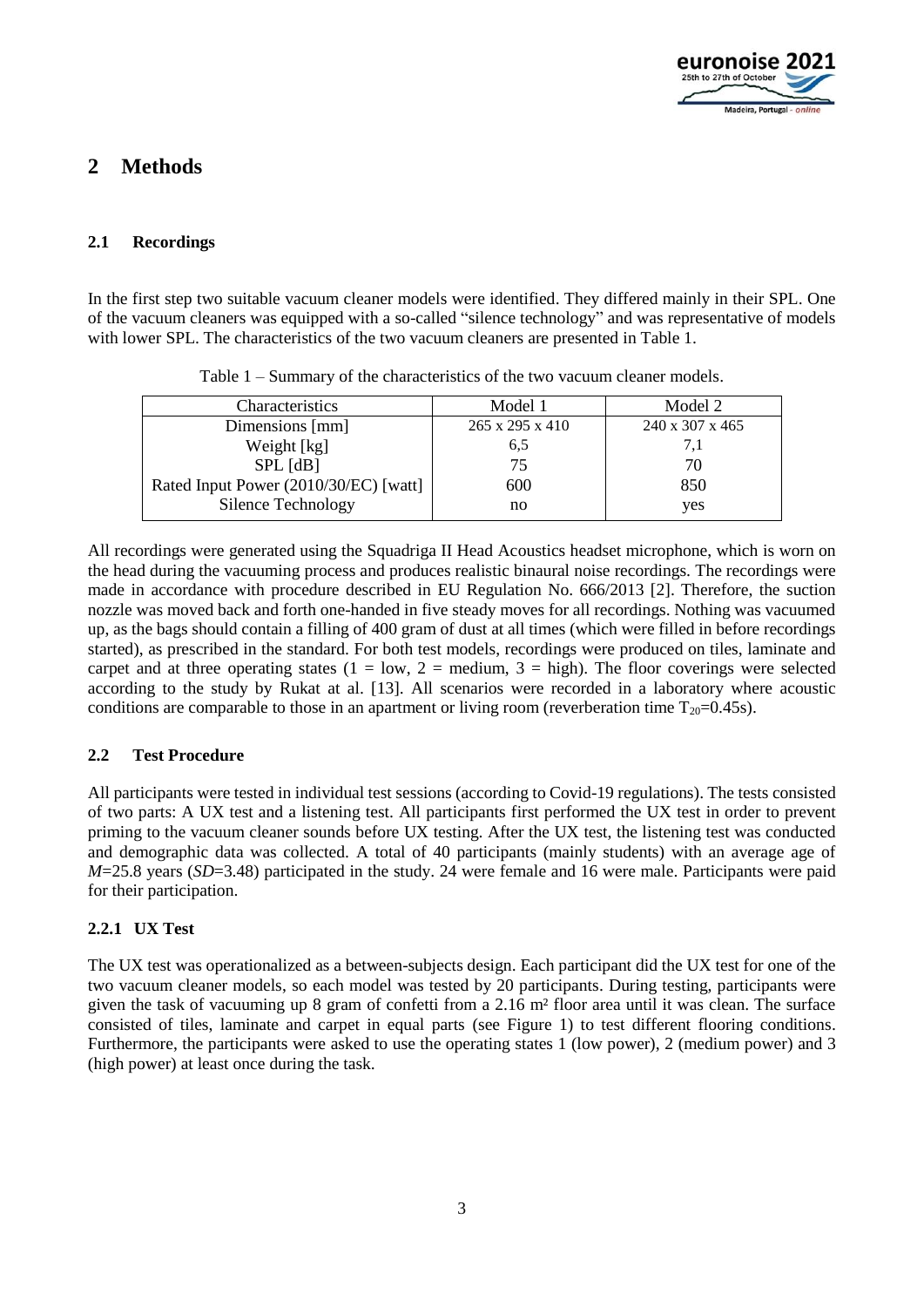



Figure 1: Experimental setup of the UX test

To keep the task as close to reality as possible, it included a complete vacuuming workflow (e.g. picking up and plugging in the vacuum cleaner). The suction bag was already filled with 400 gram of dust. In addition, the lighting in the laboratory was set to match living room lighting. After the participants had tried out the vacuum cleaner, the evaluation took place. It was carried out with the UEQ+ questionnaire (German language). It consists of 16 individual scales that can be used to evaluate various product properties (e.g. acoustics). The respective property is evaluated via four items, which are structured as a 7-step semantic differential. Subsequently, the importance of the evaluated property (with regard to the tested product) was queried (see Figure 2).

| Die beim Betrieb des Produkts entstehenden Geräusche sind<br>(The sounds that are arising when operating the product are )                   |  |  |  |  |  |  |  |                                     |  |  |
|----------------------------------------------------------------------------------------------------------------------------------------------|--|--|--|--|--|--|--|-------------------------------------|--|--|
| laut<br>(loud)                                                                                                                               |  |  |  |  |  |  |  | leise<br>(silent)                   |  |  |
| missklingend<br>(dissonant)                                                                                                                  |  |  |  |  |  |  |  | wohlklingend<br>(well-sounding)     |  |  |
| dröhnend<br>(booming)                                                                                                                        |  |  |  |  |  |  |  | gedämpft<br>(damped)                |  |  |
| schrill<br>(acute)                                                                                                                           |  |  |  |  |  |  |  | sanft<br>(soft)                     |  |  |
| Die durch diese Begriffe beschriebene Produkteigenschaft ist für mich<br>(The product characteristic described by the terms above is  to me) |  |  |  |  |  |  |  |                                     |  |  |
| völlig unwichtig<br>(completely)<br>unimportant)                                                                                             |  |  |  |  |  |  |  | sehr wichtig<br>(very<br>important) |  |  |

Figure 2: Example of the UEQ+ (acoustics scale)

In the present experiment, the five recommended scales for household appliances were used to evaluate the UX. These are efficiency, acoustics, haptics, usefulness, and intuitive use [14]. The questionnaire was presented via Limesurvey (online-tool).

### **2.2.2 Listening Test**

The listening test was based on the specifications of ISO 16836:2006 [15]. A 2x3x3 within-subjects design was applied. The factors model (2-level), floor (3-level) and operating state (3-level) were varied. All 18 sounds had been recorded and prepared in advance (see 2.1). They were played back aurally correct in the listening test with the Head Acoustics Software SQuare via dynamic, open headphones (HD 600 Sennheiser) and evaluated via tablet. The Head Acoustics PEQ V monitoring station was used for digital equalization and amplification.

All sounds were evaluated on an 11-point scale from 0 to 10, based on the three semantic differentials loudness, annoyance and performance. These rating criteria were selected following the ISO 16832 standard [15] and some related studies [7,16–18]. All participants were familiarized with the tablet and the software through five practice trials. They could listen to all sounds as many times as they wanted. After the sound assessment, some demographic data (gender, age and experience with acoustics) was queried via tablet PC. Hearing ability and noise sensitivity were assessed via subjective evaluation in addition.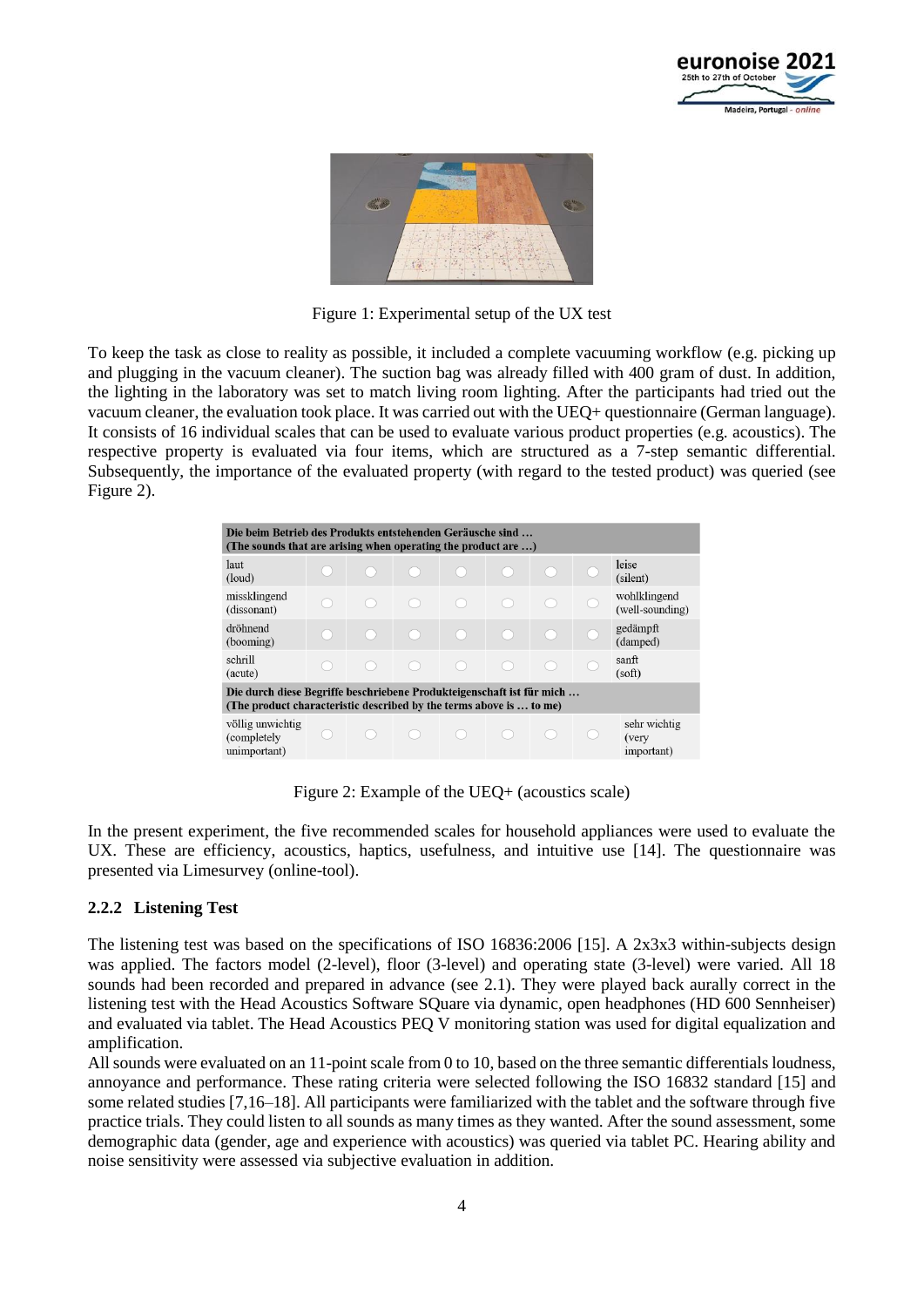

# **3 Results**

### **3.1 UX Test**

The UEQ+ ratings were analysed with Excel. Statistical analysis was done using IBM SPSS Statistics software. A significance level of  $\alpha$ =0.05 was assumed for inferential statistical calculations. The results for the subjective evaluation of the vacuum cleaner properties are shown in Figure 3 for both vacuum cleaner models. Furthermore, the results for the subjective importance of these properties in the both vacuum cleaner models are shown in Figure 4.

#### **3.1.1 Property Rating**



Figure 3: Rating of the 5 properties for both vacuum cleaner models in the UEQ+. Bars indicate mean values. Values between  $-0.8$  and 0.8 represent a neural evaluation of the corresponding scale, values  $> 0.8$ represent a positive evaluation and values < -0,8 represent a negative evaluation. The range of the scale is between -3 (horribly bad) and +3 (extremely good). Standard deviation is shown in addition.

Looking at the results of model 1 (blue bars, Figure 3) the ANOVA reveals statistically significant differences in the evaluation of acoustics and haptics  $(F(1, 19)=39.09; p<.000; \eta^2_p=0.64)$ , acoustics and usefulness  $(F(1, 19)=39.09; p<.000; \eta^2_p=0.64)$ 19)=8.09; *p*=.01; *η²p*=0.3) and acoustics and intuitive use (*F*(1, 19)=5.51; *p*=.03; *η²p*=0.23). Acoustics is rated significant worse than the other three properties. There was no statistically significant difference between acoustics and efficiency  $(F(1, 19)=0.14; p=.72; \eta^2_{p}=0.01)$ . Both properties get only poor ratings in model 1.

In model 2 (grey bars, Figure 3), acoustics is also rated statistically significantly worse than haptics (*F*(1, 19)=10. 2; *p*=.005; *η²p*=0.35), usefulness (*F*(1, 19)=17.83; *p*<.000; *η²p*=0.48), and intuitive use (*F*(1, 19)=5.01;  $p=0.04$ ;  $\eta^2$ <sup> $p=0.21$ </sup>). There is also no statistically significant difference between acoustics and efficiency (*F*(1, 19)=1.09;  $p=.31$ ;  $\eta^2$ <sub>p</sub>=0.05). Thus, as in model 1, the efficiency of model 2 and the acoustics are rated worst.

#### **3.1.2 Importance of Properties**

The differences (bonferroni corrected pairwise comparisons) in perceived importance of the evaluated properties for model 1 (blue bars, Figure 4) show that acoustics is not rated as statistically significantly less important than haptics ( $z=0.05$ ,  $p=.92$ ) or usefulness ( $z=-0.95$ ,  $p=.06$ ). However, it is rated as statistically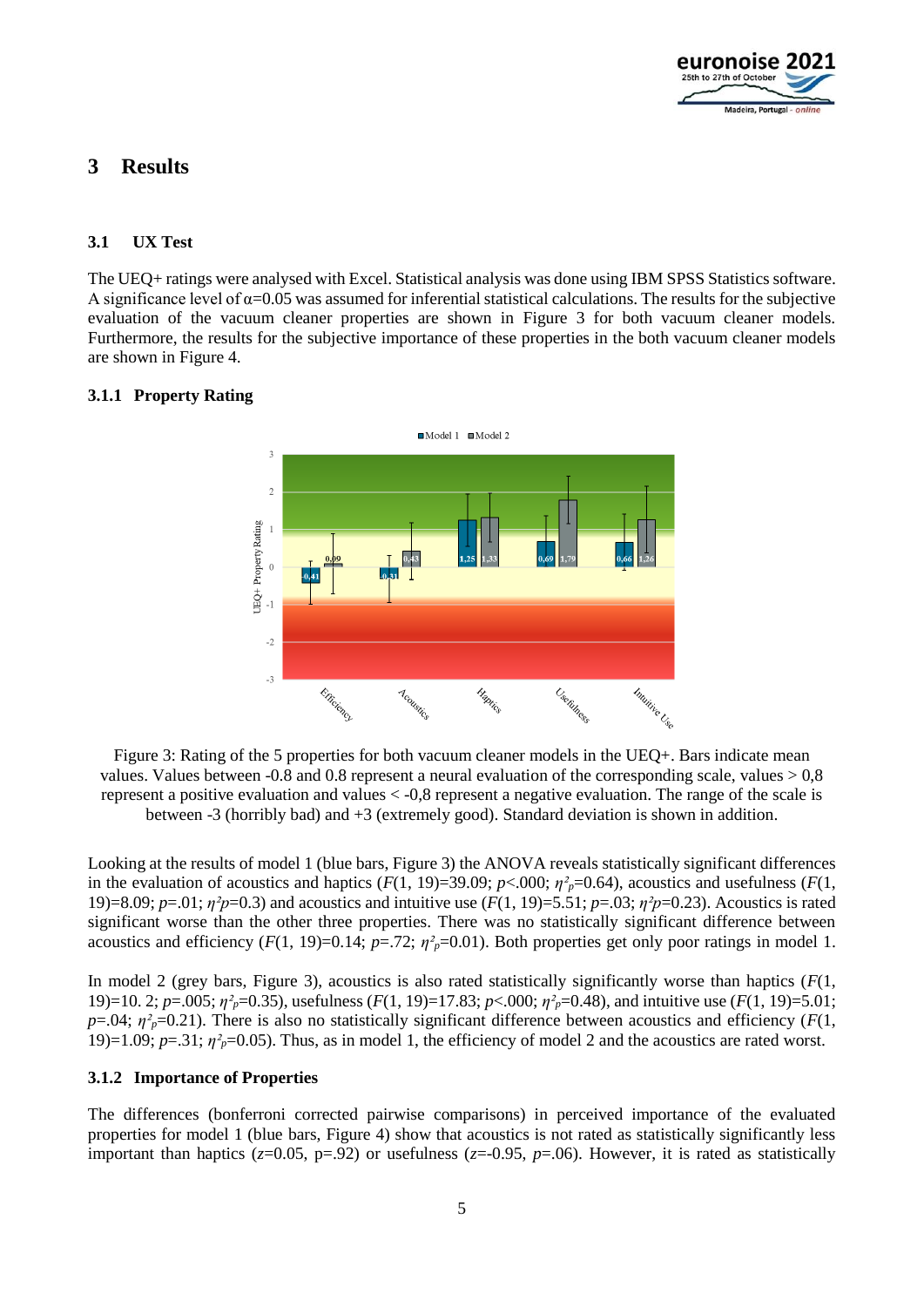

significantly less important than intuitive use  $(z=1.00, p=.05)$  or efficiency  $(z=2.1, p<.000)$ . This is not the case for model 2 (grey bars, Figure 4), where acoustics is statistically significantly more important than haptics ( $z=1.58$ ;  $p=.002$ ) and equally important as efficiency ( $z=0.025$ ;  $p=.96$ ), usefulness ( $z=-0.15$ ;  $p=.76$ ), and intuitive use  $(z=0.40; p=.42)$ . Nevertheless, the scales of the UEQ+ are partly perceived as differently important in both models what is in line with hypothesis 6.

Figure 4 shows that both efficiency and acoustics are perceived as important in model 2. However, these parameters get a bad rating (see Figure 3), so there would still be a lot of potential for improvement for these properties.



Figure 4: Importance rating for the 5 properties for both vacuum cleaner models in the UEQ+. Bars indicate mean values between -0.8 and 0.8 represent a neural evaluation of the importance of the corresponding item,

values  $> 0.8$  represent a high importance and values  $< -0.8$  represent a low importance. The range of the scale is between -3 (not important at all) and +3 (very important). Standard deviation is shown in addition.

#### **3.1.3 Overall UX Rating**

The calculated overall UX Rating of model 1 is *M* = 0.33 (*SD* = 0.68) whereas model 2 achieves a value of *M*  $= 0.95$  (*SD* = 0.94). Therefore the overall UX rating of both models lies in the medium range, but the rating of model 1 is still significantly lower than that of model 2  $(t(38)=2.31; p=.03; d=.0.73)$ , which was assumed in hypothesis 5. The property Acoustics in model 2 with the "silence technology" is also rated low (*M*=0.43, *SD*=1.34), but statistically significantly better compared to model 1 (*M*=-0.31, *SD*=0.87) which had no "silence technology".

#### **3.2 Listening Test**

The following data was analysed using IBM SPSS Statistics software. A significance level of  $\alpha$ =0.05 was assumed for inferential statistical calculations. T-tests and ANOVAs with repeated measurements were calculated. The two models were compared in terms of their perceived loudness, perceived annoyance, and perceived performance. Additionally, the correlations between these psychoacoustic parameters were considered.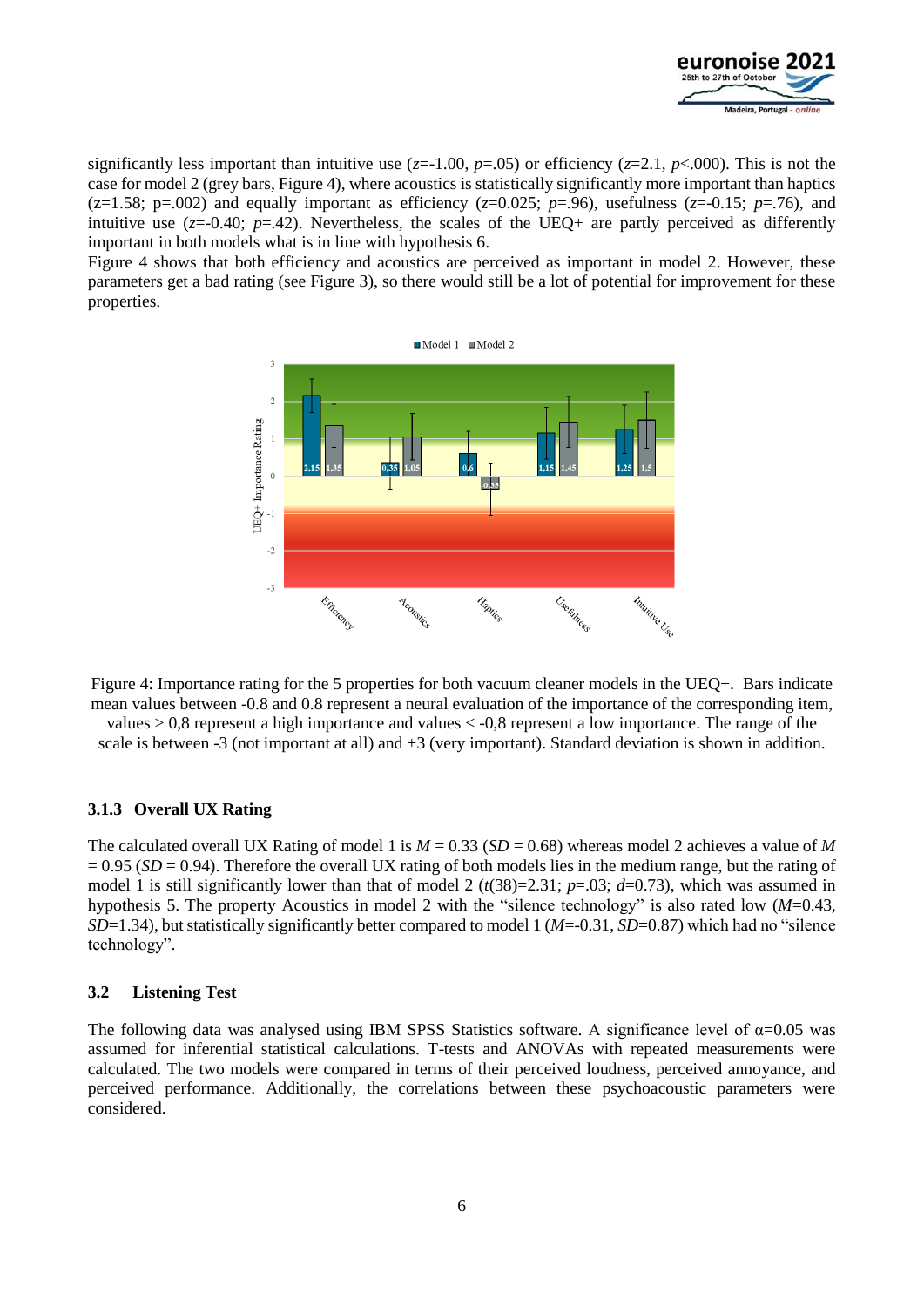

#### **3.2.1 Perceived Loudness**



Figure 5: The boxplots show the perceived loudness of both vacuum cleaner models for different operating states and different flooring. The range of the scale is between 0 (very quiet) and 10 (very loud).

ANOVA shows a statistically significant difference between the two vacuum cleaner models in terms of their loudness  $(F(1, 30)=162.17; p<.000; \eta^2p=0.84)$ . Model 2 (with "silence technology") is perceived as significantly less loud than model 1 for all operation states and flooring (see Figure 5).



#### **3.2.2 Perceived Annoyance**

Figure 6: The boxplots show the perceived annoyance of both vacuum cleaner models for different operating states and different flooring. The range of the scale is between 0 (not annoying at all) and 10 (very annoying).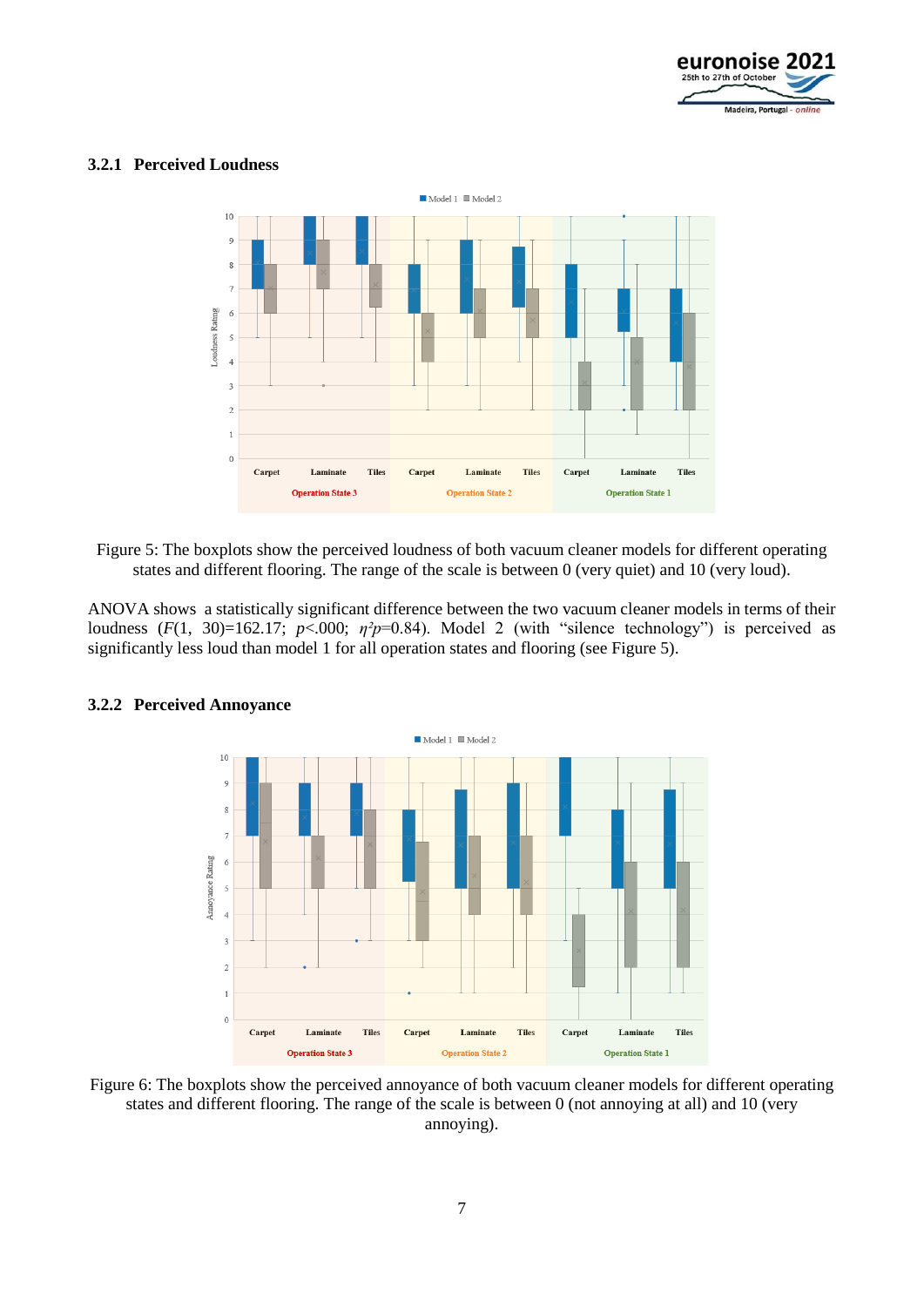

The two models also differ in their annoyance  $(F(1, 37)=168.80; p<0.00; \eta^2p=0.82)$ , model 2 (with "silence technology") is perceived as significantly less annoying for all operation states and flooring (see Figure 6).



### **3.2.3 Perceived Performance**

Figure 7: The boxplots show the perceived performance (according to operation sound) of both vacuum cleaner models for different operating states and different flooring. The range of the scale is between 0 (under-performing) and 10 (powerful).

The results for the perceived performance are comparable to those for loudness and annoyance. The performance is perceived as lower for model 2 than for model 1 ( $F(1, 37)=23.49$ ;  $p<.000$ ;  $\eta^2p=0.39$ ), which is a poor rating. However, the difference between the two models is much smaller here than for loudness and annoyance (see Figure 7).

Overall, however, model 1, the model without "silence technology", is perceived as statistically significantly louder, more annoying and more powerful (better performance) than model 2 (with "silence technology"). Therefore, the results are in line with hypothesis 1.

#### **3.2.4 Correlations**

All correlations were calculated by means of repeated measurements correlation with the software R [19]. There is a strong positive correlation between perceived loudness and annoyance  $(r_{rmm}(679)=0.69; p<.000)$ , a moderately strong correlation between perceived loudness and perceived performance  $(r_{rm{rm}}(679)=0.46;$  $p$ <.000), and a weak correlation between perceived performance and annoyance  $(r_{rmrm m}(679)=0.24; p<0.00)$ . Thus, the results are in line with hypothesis  $2 - 4$ .

## **4 Discussion**

In the present study, two vacuum cleaner models, one with and one without a "silence technology" were evaluated in an UX as well as in a listening test (psychoacoustic evaluation). In the UX test, the UEQ+ was used to evaluate the properties of efficiency, acoustics, haptics, usefulness and intuitive use. In addition, the perceived importance of the respective properties was surveyed. In the listening test, 18 vacuum cleaner sounds (from different vacuum cleaner models vacuuming on 3 different floorings and in 3 different operation states) were evaluated in terms of their perceived loudness, annoyance, and power level using semantic differentials.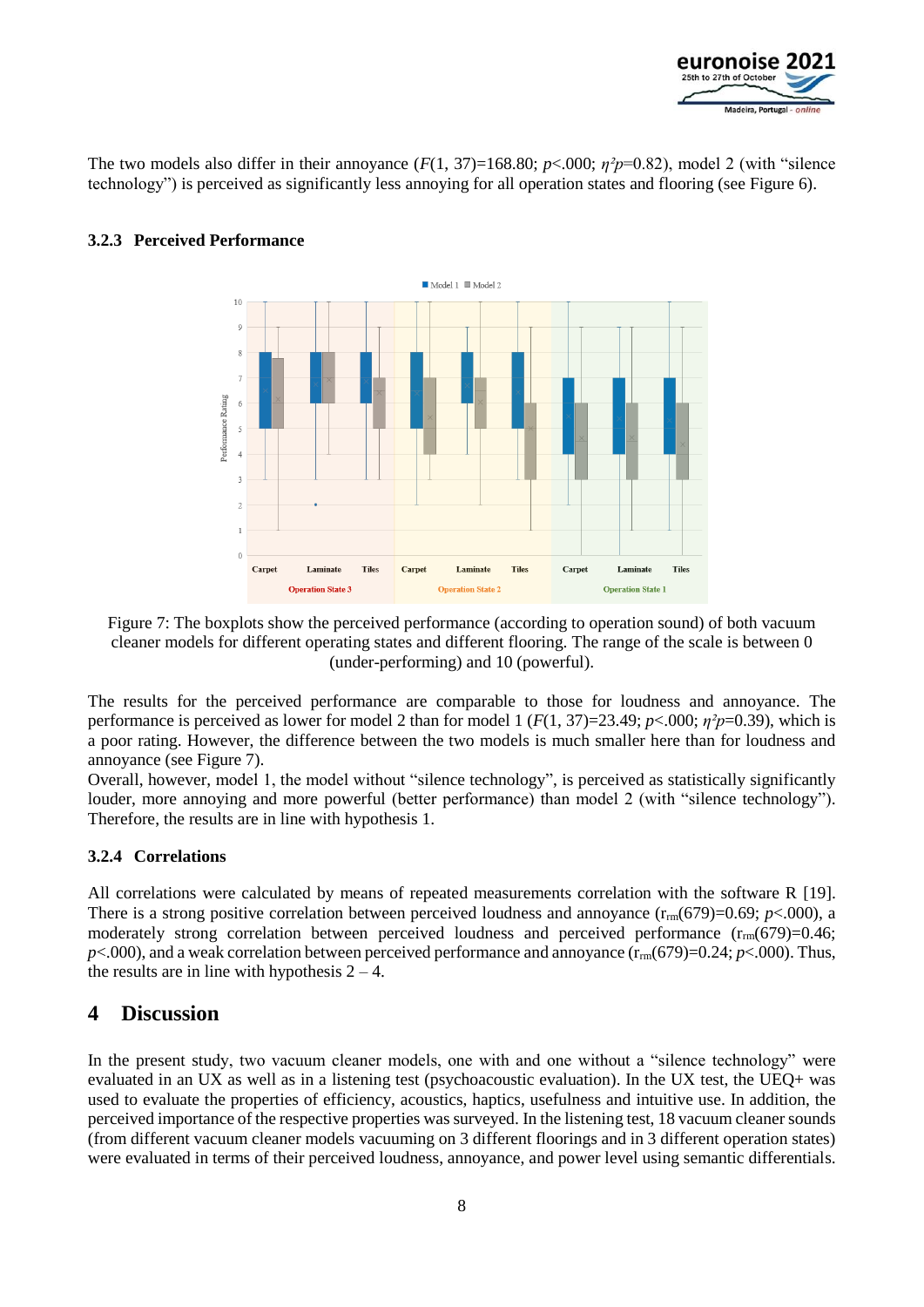

The results show that the model with "silence technology" (model 2) was perceived as quieter, less annoying but also as less powerful. In addition, a strong positive correlation between loudness and annoyance as well as a medium positive correlation between loudness and power level was shown.

The UX test shows a similar result. The model with "silence technology" (model 2) performed better than model 1 regarding overall UX and the acoustic scale of the UEQ+. The different aspects of UEQ+ used in this test are also differing in importance. Haptics is perceived as the least important. This is followed equally by acoustics and usefulness and then, at a considerable distance, by intuitive use, as well as efficiency. Maslow's Pyramid of needs could provide an explanation for this results [20]. On the first level of Maslow's Pyramid are the basic needs. For a vacuum cleaner, the basic need is that it reliably cleans surfaces. This basic need is described in the UEQ+ by "efficiency" which is perceived as most important by the participants. On the next level of Maslow's Pyramid there's the level of safety. For a vacuum cleaners, this includes being able to operate it reliably and explains why intuitive use is the second most important. Both acoustics and haptics are features that tend to satisfy individual needs. Thus, they would be on the level of self-actualization und would be satisfied at last. This could explain why acoustics is considered rather unimportant, but is statistically significantly more important in model 2 than in model 1. In model 2, the basic properties such as efficiency and intuitive use are fulfilled much better than in model 1. As a consequence, the properties that serve selfactualization could also be perceived as more important. Nevertheless, there is a high potential for improvement in the area of acoustics for the overall UX in both vacuum cleaner models, as the results of the UEQ+ showed.

## **5 Conclusions**

Overall, this study replicated the results of other studies evaluating the acoustics of vacuum cleaners. In addition, insights were gained into the UX of vacuum cleaners and how it can be improved, although the study results currently do not allow any direct conclusions about how strongly the acoustics influence the overall UX. Further studies are planned to answer this question.

In future, especially the human-centered acoustic optimization should be considered. For this purpose, the data collected in listening tests (perceived annoyance, loudness and efficiency) can be analysed with respect to objective psychoacoustic parameters and prediction models for the perceived annoyance or perceived performance of vacuum cleaners can be developed. In this way, the overall acoustic impression of vacuum cleaners can be improved in the design process to enhance the user experience. Furthermore, the optimal tradeoff between annoyance and perceived performance could be defined and met in sound design processes. As the preliminary study showed, this could increase sales as consumers are willing to pay 14% more for better acoustics [1]. Furthermore, a trade-off between optimal performance and annoyance could be determined in further studies.

Finally, the acoustics of cordless vacuum cleaners should be given particular attention in future, as these are increasingly conquering the market. Here, improving the acoustics is much more challenging because of weight and space issues but could essentially contribute to a better user experience and thus lead to a competitive advantage of the manufacturer.

## **6 References**

- [1] Martin, N.; Weiß, C. Fraunhofer-Institut für Bauphysik IBP. "Online-Befragung Psychoakustik von Elektrogeräten," (2020).
- [2] Europäsche Union, Verordnung (EU) Nr. 666/2013 der Komission vom 8. Juli 2013 zur Durchführung der Richtlinie 2009/125/EG des Europäischen Parlaments und des Rates im Hinblick auf die Festlegung von Anforderungen an die umweltgerechte Gestaltung von Staubsaugern: Verordnung (EU) Nr. 666/2013 (2013).